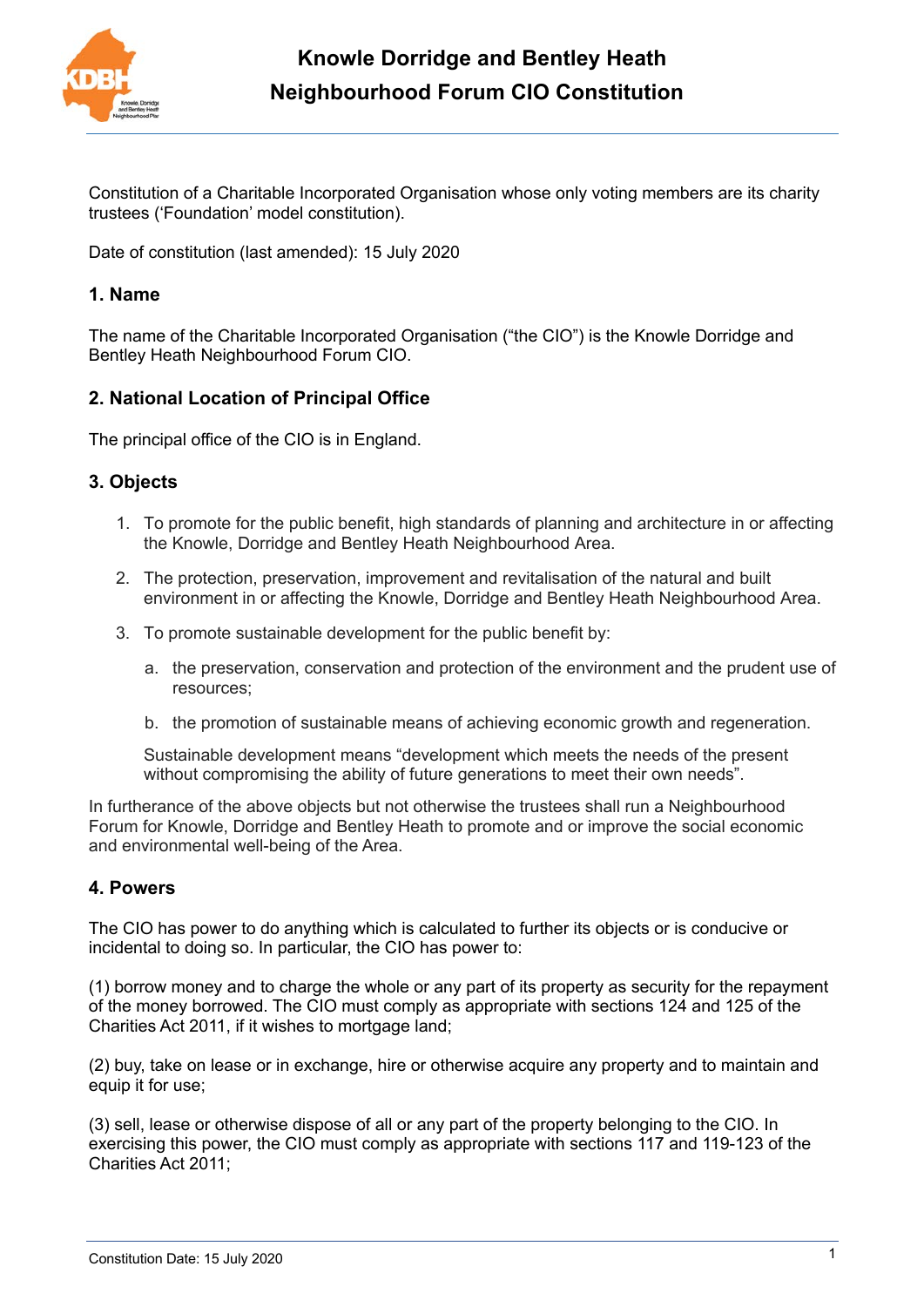

(4) employ and remunerate such staff as are necessary for carrying out the work of the CIO. The CIO may employ or remunerate a charity trustee only to the extent that it is permitted to do so by clause 6 (Benefits and Payments to Charity Trustees and Connected Persons) and provided it complies with the conditions of that clause;

(5) deposit or invest funds, employ a professional fund-manager, and arrange for the investments or other property of the CIO to be held in the name of a nominee, in the same manner and subject to the same conditions as the trustees of a trust are permitted to do by the Trustee Act 2000.

# **5. Application of Income and Property**

(1) The income and property of the CIO must be applied solely towards the promotion of the objects.

(a) A charity trustee is entitled to be reimbursed from the property of the CIO or may pay out of such property reasonable expenses properly incurred by him or her when acting on behalf of the CIO.

(b) A charity trustee may benefit from trustee indemnity insurance cover purchased at the CIO's expense in accordance with, and subject to the conditions in, section 189 of the Charities Act 2011.

(2) None of the income or property of the CIO may be paid or transferred directly or indirectly by way of dividend, bonus or otherwise by way of profit to any member of the CIO.

(3) Nothing in this clause shall prevent a charity trustee or connected person receiving any benefit or payment which is authorised by Clause 6.

# **6. Benefits and Payments to Charity Trustees and Connected Persons**

### (1) **General Provisions**

No charity trustee or connected person may:

(a) buy or receive any goods or services from the CIO on terms preferential to those applicable to members of the public;

(b) sell goods, services, or any interest in land to the CIO;

(c) be employed by, or receive any remuneration from, the CIO;

(d) receive any other financial benefit from the CIO;

unless the payment or benefit is permitted by sub-clause (2) of this clause or authorised by the court or the prior written consent of the Charity Commission ("the Commission") has been obtained. In this clause, a "financial benefit" means a benefit, direct or indirect, which is either money or has a monetary value.

### (2) **Scope and Powers Permitting Trustees' or Connected Persons' Benefits**

(a) A charity trustee or connected person may receive a benefit from the CIO as a beneficiary provided that it is available generally to the beneficiaries of the CIO.

(b) A charity trustee or connected person may enter into a contract for the supply of services, or of goods that are supplied in connection with the provision of services, to the CIO where that is permitted in accordance with, and subject to the conditions in, sections 185 to 188 of the Charities Act 2011.

(c) Subject to sub-clause (3) of this clause a charity trustee or connected person may provide the CIO with goods that are not supplied in connection with services provided to the CIO by the charity trustee or connected person.

(d) A charity trustee or connected person may receive interest on money lent to the CIO at a reasonable and proper rate which must be not more than the Bank of England bank rate (also known as the base rate).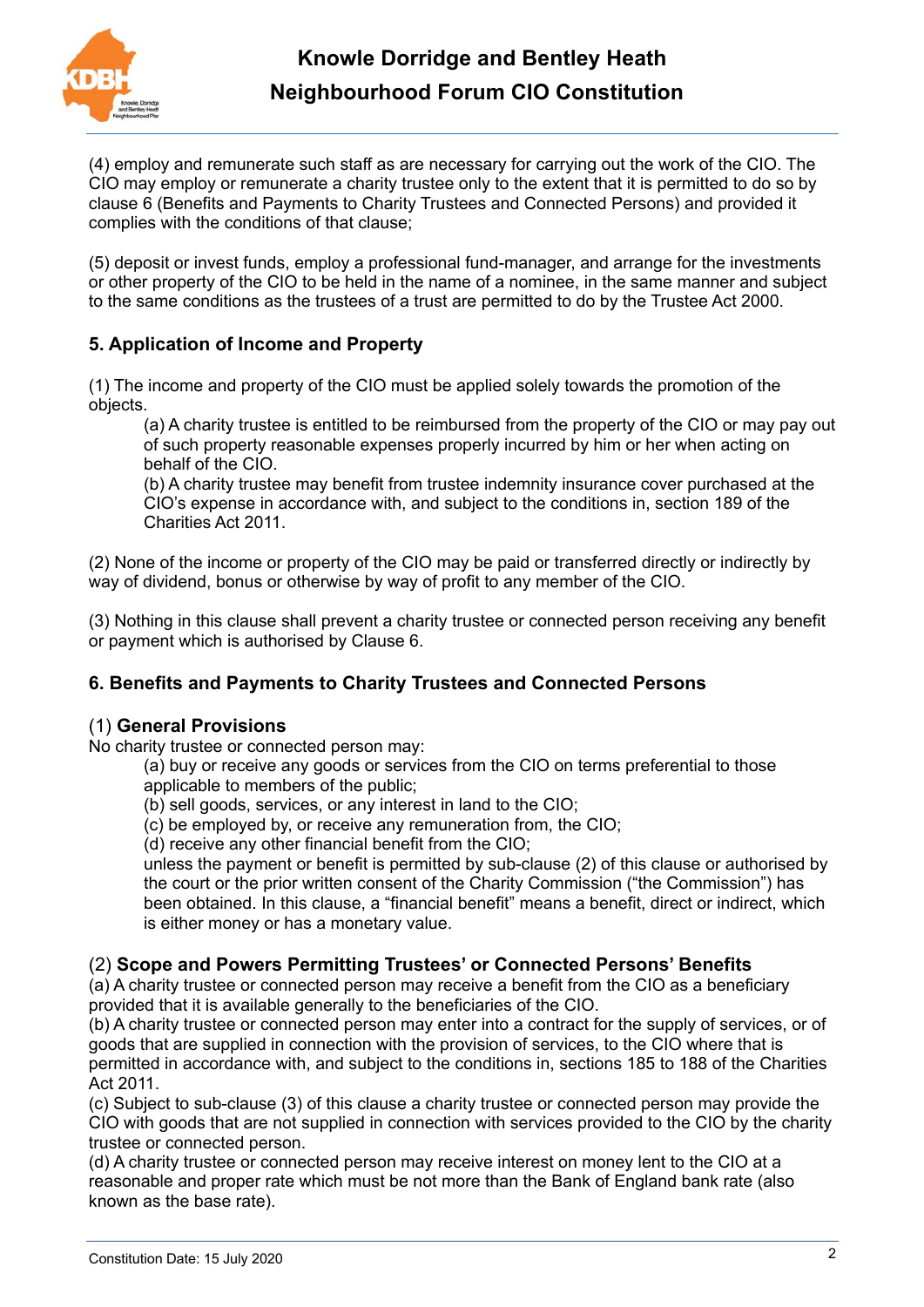

(e) A charity trustee or connected person may receive rent for premises let by the trustee or connected person to the CIO. The amount of the rent and the other terms of the lease must be reasonable and proper. The charity trustee concerned must withdraw from any meeting at which such a proposal or the rent or other terms of the lease are under discussion.

(f) A charity trustee or connected person may take part in the normal trading and fundraising activities of the CIO on the same terms as members of the public.

# (3) **Payment for Supply of Goods Only - Controls**

The CIO and its charity trustees may only rely upon the authority provided by sub-clause (2)(c) of this clause if each of the following conditions is satisfied:

(a) The amount or maximum amount of the payment for the goods is set out in a written agreement between the CIO and the charity trustee or connected person supplying the goods ("the supplier").

(b) The amount or maximum amount of the payment for the goods does not exceed what is reasonable in the circumstances for the supply of the goods in question.

(c) The other charity trustees are satisfied that it is in the best interests of the CIO to contract with the supplier rather than with someone who is not a charity trustee or connected person. In reaching that decision the charity trustees must balance the advantage of contracting with a charity trustee or connected person against the disadvantages of doing so.

(d) The supplier is absent from the part of any meeting at which there is discussion of the proposal to enter into a contract or arrangement with him or her or it with regard to the supply of goods to the CIO.

(e) The supplier does not vote on any such matter and is not to be counted when calculating whether a quorum of charity trustees is present at the meeting.

(f) The reason for their decision is recorded by the charity trustees in the minute book.

(g) A majority of the charity trustees then in office are not in receipt of remuneration or payments authorised by clause 6.

(4) In sub-clauses (2) and (3) of this clause:

(a) "the CIO" includes any company in which the CIO:

(i) holds more than 50% of the shares; or

(ii) controls more than 50% of the voting rights attached to the shares; or

(iii) has the right to appoint one or more directors to the board of the company;

(b) "connected person" includes any person within the definition set out in clause 30 (Interpretation).

# **7. Conflicts of Interest and Conflicts of Loyalty**

A charity trustee must:

(1) declare the nature and extent of any interest, direct or indirect, which he or she has in a proposed transaction or arrangement with the CIO or in any transaction or arrangement entered into by the CIO which has not previously been declared; and

(2) absent himself or herself from any discussions of the charity trustees in which it is possible that a conflict of interest will arise between his or her duty to act solely in the interests of the CIO and any personal interest (including but not limited to any financial interest).

Any charity trustee absenting himself or herself from any discussions in accordance with this clause must not vote or be counted as part of the quorum in any decision of the charity trustees on the matter.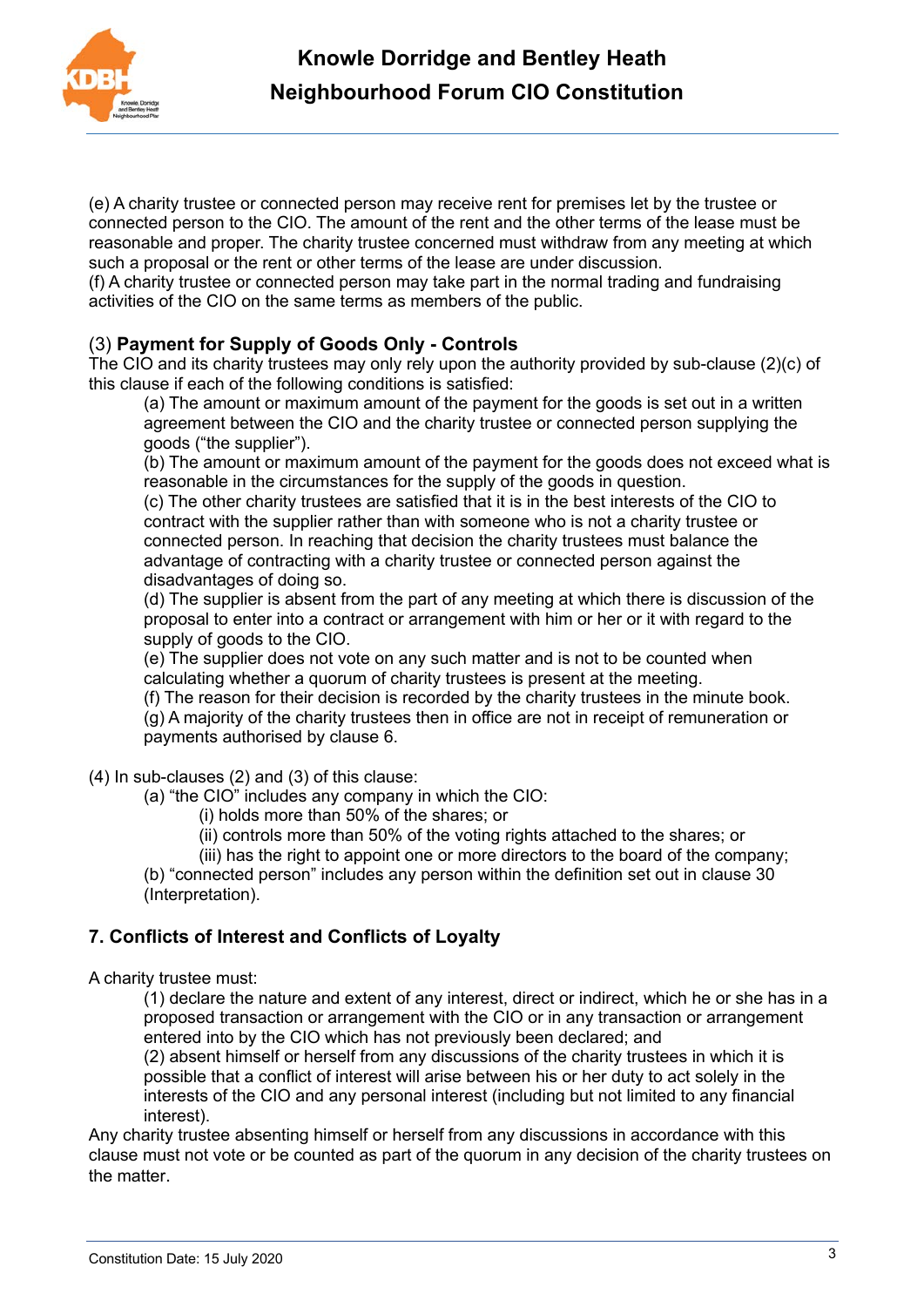

# **8. Liability of Members to Contribute to the Assets of the CIO if it is Wound Up**

If the CIO is wound up, the members of the CIO have no liability to contribute to its assets and no personal responsibility for settling its debts and liabilities.

# **9. Charity Trustees**

### (1) **Functions and Duties of Charity Trustees**

The charity trustees shall manage the affairs of the CIO and may for that purpose exercise all the powers of the CIO. It is the duty of each charity trustee:

(a) to exercise his or her powers and to perform his or her functions in his or her capacity as a trustee of the CIO in the way he or she decides in good faith would be most likely to further the purposes of the CIO; and

(b) to exercise, in the performance of those functions, such care and skill as is reasonable in the circumstances having regard in particular to:

(i) any special knowledge or experience that he or she has or holds himself or herself out as having; and,

(ii) if he or she acts as a charity trustee of the CIO in the course of a business or profession, to any special knowledge or experience that it is reasonable to expect of a person acting in the course of that kind of business or profession.

### (2) **Eligibility for Trusteeship**

- (a) Every charity trustee must be a natural person.
- (b) No individual may be appointed as a charity trustee of the CIO:
	- if he or she is under the age of 16 years; or
		- if he or she would automatically cease to hold office under the provisions of clause 12(1)(e).

(c) No one is entitled to act as a charity trustee whether on appointment or on any re-appointment until he or she has expressly acknowledged, in whatever way the charity trustees decide, his or her acceptance of the office of charity trustee.

(d) At least one of the trustees of the CIO must be 18 years of age or over. If there is no trustee aged at least 18 years, the remaining trustees may only act to call a meeting of the charity trustees, or appoint a new charity trustee.

### (3) **Number of Charity Trustees**

(a) There must be at least three charity trustees. If the number falls below this minimum, the remaining trustee or trustees may act only to call a meeting of the charity trustees, or appoint a new charity trustee.

(b) The maximum number of charity trustees is twelve. The charity trustees may not appoint any charity trustee if as a result the number of charity trustees would exceed the maximum.

### (4) **First Charity Trustees**

The first charity trustees are as follows, and are appointed for the following terms

Mr Andrew John Marston for 4 years Mr Roger William Cook for 4 years Mrs Elisabeth Hedley for 3 years Mrs Jane Elizabeth Aykroyd for 2 years Mr John Anthony Aykroyd for 2 years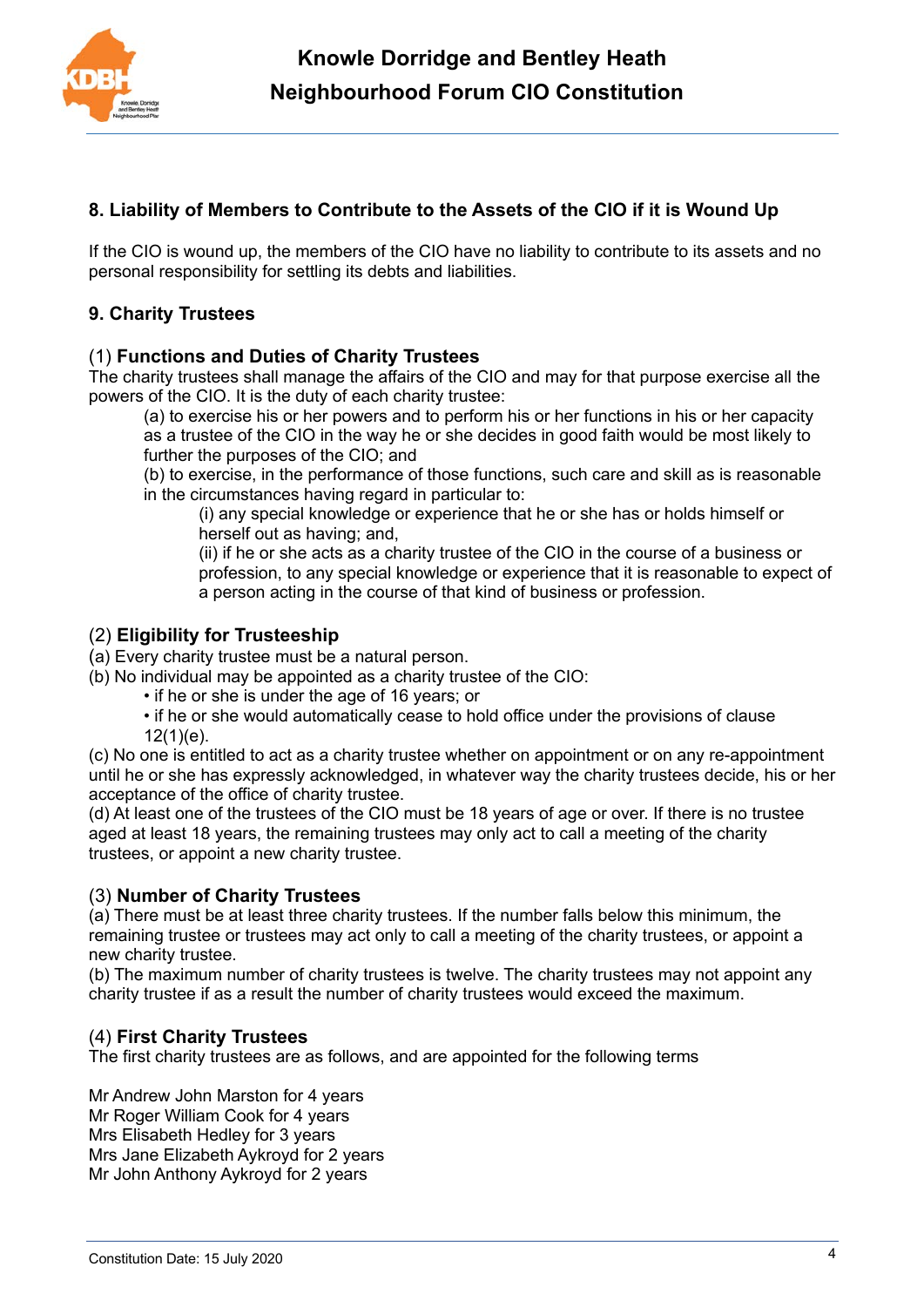

# **10. Appointment of Charity Trustees**

(1) Apart from the first charity trustees, every trustee must be appointed for a term of three years by a resolution passed at a properly convened meeting of the charity trustees.

(2) In selecting individuals for appointment as charity trustees, the charity trustees must have regard to the skills, knowledge and experience needed for the effective administration of the CIO.

# **11. Information for New Charity Trustees**

The charity trustees will make available to each new charity trustee, on or before his or her first appointment:

- (a) a copy of the current version of this constitution; and
- (b) a copy of the CIO's latest Trustees' Annual Report and statement of accounts.

# **12. Retirement and Removal of Charity Trustees**

(1) A charity trustee ceases to hold office if he or she:

(a) retires by notifying the CIO in writing (but only if enough charity trustees will remain in office when the notice of resignation takes effect to form a quorum for meetings); (b) is absent without the permission of the charity trustees from all their meetings held within a period of six months and the trustees resolve that his or her office be vacated; (c) dies;

(d) in the written opinion, given to the charity, of a registered medical practitioner treating that person, has become physically or mentally incapable of acting as a trustee and may remain so for more than three months;

(e) is disqualified from acting as a charity trustee by virtue of sections 178-180 of the Charities Act 2011 (or any statutory re-enactment or modification of that provision); (f) breaches the CIO Code of Practice, as defined in the 'KDBH Neighbourhood Forum Code of Practice' governing document.

(2) Any person retiring as a charity trustee is eligible for reappointment.

(3) A charity trustee who has served for three consecutive terms may not be reappointed for a fourth consecutive term but may be reappointed after an interval of at least one year.

# **13. Taking of Decisions by Charity Trustees**

Any decision may be taken either:

• at a meeting of the charity trustees; or

• by resolution in writing or electronic form agreed by a majority of all of the charity trustees, which may comprise either a single document or several documents containing the text of the resolution in like form to which the majority of all of the charity trustees has signified their agreement. Such a resolution shall be effective provided that

• a copy of the proposed resolution has been sent, at or as near as reasonably practicable to the same time, to all of the charity trustees; and • the majority of all of the charity trustees has signified agreement to the resolution in a document or documents which has or have been authenticated by their signature, by a statement of their identity accompanying the document or documents, or in such other manner as the charity trustees have previously resolved, and delivered to the CIO at its principal office or such other place as the trustees may resolve within 28 days of the circulation date.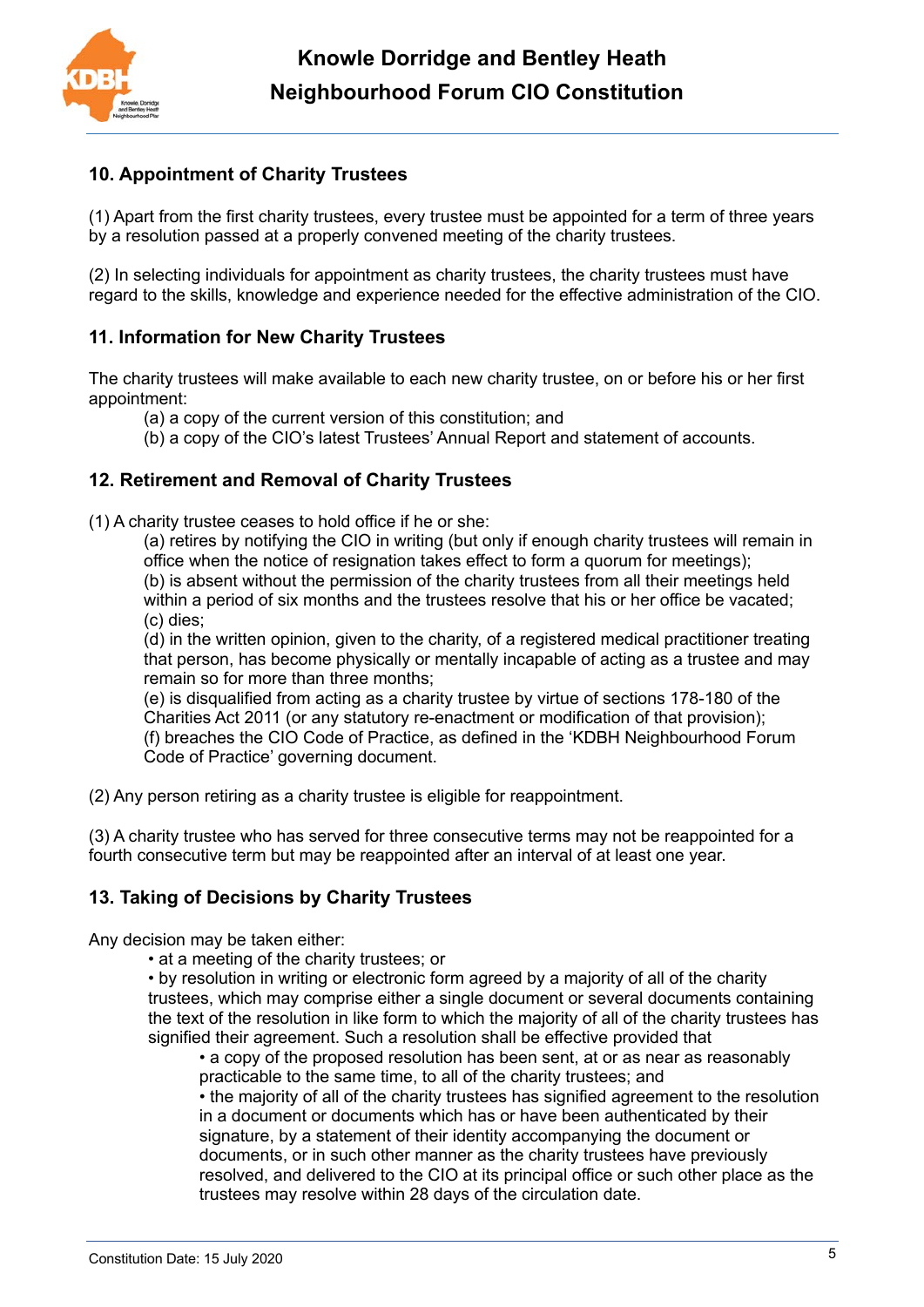

# **14. Delegation by Charity Trustees**

(1) The charity trustees may delegate any of their powers or functions to a committee or committees, and, if they do, they shall determine the terms and conditions on which the delegation is made. The charity trustees may at any time alter those terms and conditions, or revoke the delegation.

(2) This power is in addition to the power of delegation in the General Regulations and any other power of delegation available to the charity trustees, but is subject to the following requirements:

(a) a committee may consist of two or more persons, but at least one member of each committee must be a charity trustee;

(b) the acts and proceedings of any committee must be brought to the attention of the charity trustees as a whole as soon as is reasonably practicable; and

(c) the charity trustees shall from time to time review the arrangements which they have made for the delegation of their powers.

### **15. Meetings of Charity Trustees**

#### (1) **Calling Meetings**

(a) Any charity trustee may call a meeting of the charity trustees.

(b) Subject to that, the charity trustees shall decide how their meetings are to be called, and what notice is required.

### (2) **Chairing of Meetings**

The charity trustees may appoint one of their number to chair their meetings and may at any time revoke such appointment. If no-one has been so appointed, or if the person appointed is unwilling to preside or is not present within 10 minutes after the time of the meeting, the charity trustees present may appoint one of their number to chair that meeting.

### (3) **Procedure at Meetings**

(a) No decision shall be taken at a meeting unless a quorum is present at the time when the decision is taken. The quorum is three charity trustees, or the number nearest to one third of the total number of charity trustees, whichever is greater, or such larger number as the charity trustees may decide from time to time. A charity trustee shall not be counted in the quorum present when any decision is made about a matter upon which he or she is not entitled to vote.

(b) Questions arising at a meeting shall be decided by a majority of those eligible to vote. (c) In the case of an equality of votes, the person who chairs the meeting shall have a second or casting vote.

### (4) **Participation in Meetings by Electronic Means**

(a) A meeting may be held by suitable electronic means agreed by the charity trustees in which each participant may communicate with all the other participants.

(b) Any charity trustee participating at a meeting by suitable electronic means agreed by the charity trustees in which a participant or participants may communicate with all the other participants shall qualify as being present at the meeting.

(c) Meetings held by electronic means must comply with rules for meetings, including chairing and the taking of minutes.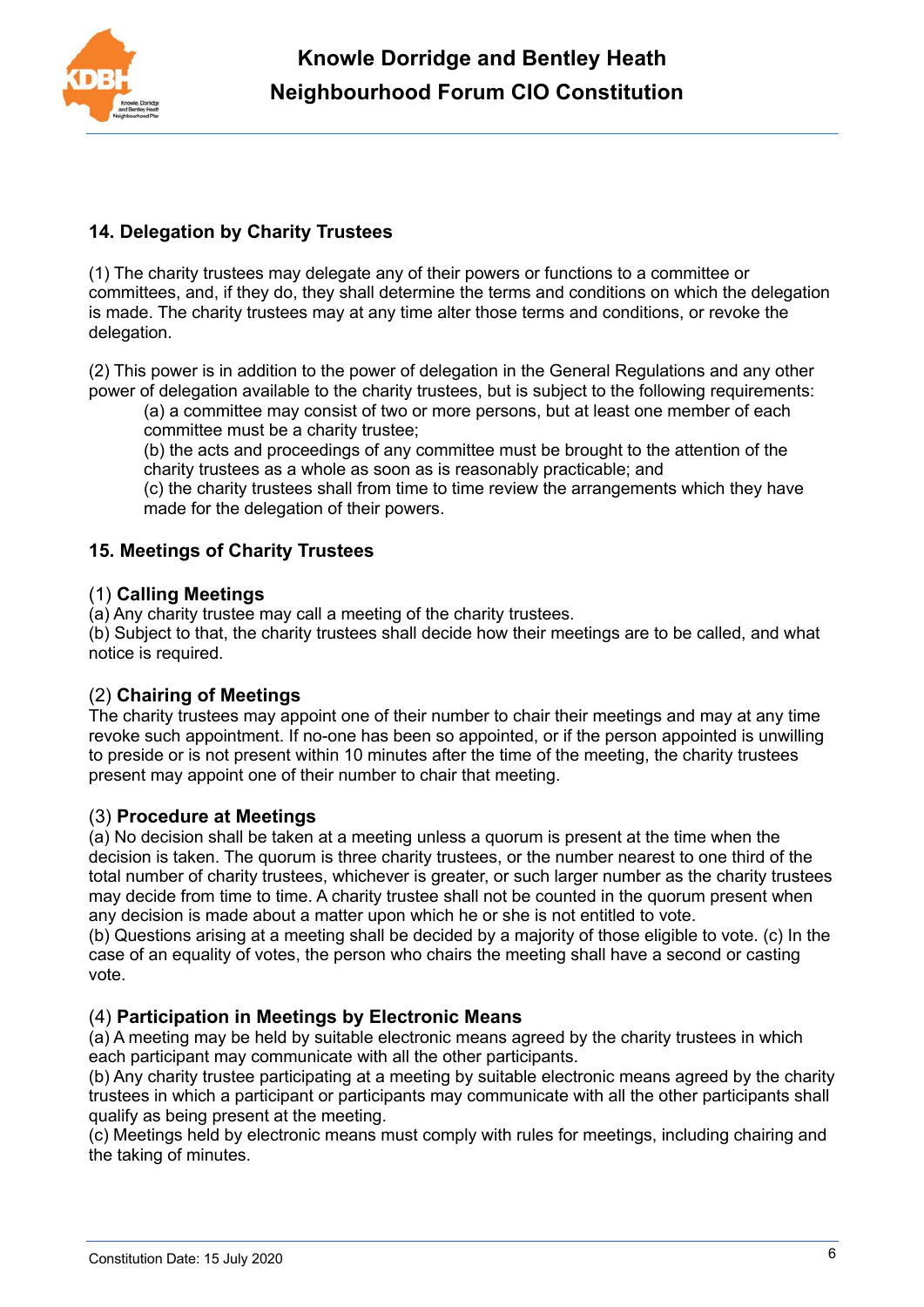

# **16. Membership of the CIO**

(1) The members of the CIO shall be its charity trustees for the time being. The only persons eligible to be members of the CIO are its charity trustees. Membership of the CIO cannot be transferred to anyone else.

(2) Any member and charity trustee who ceases to be a charity trustee automatically ceases to be a member of the CIO.

# **17. Informal or Associate (Non-Voting) Membership**

(1) The charity trustees may create associate or other classes of non-voting membership, and may determine the rights and obligations of any such members (including payment of membership fees), and the conditions for admission to, and termination of membership of any such class of members.

(2) Other references in this constitution to "members" and "membership" do not apply to non-voting members, and non-voting members do not qualify as members for any purpose under the Charities Acts, General Regulations or Dissolution Regulations.

# **18. Decisions Which Must be Made by the Members of the CIO**

(1) Any decision to:

(a) amend the constitution of the CIO;

(b) amalgamate the CIO with, or transfer its undertaking to, one or more other CIOs, in accordance with the Charities Act 2011; or

(c) wind up or dissolve the CIO (including transferring its business to any other charity) must be made by a resolution of the members of the CIO (rather than a resolution of the charity trustees).

### (2) Decisions of the members may be made either:

- (a) by resolution at a general meeting; or
- (b) by resolution in writing, in accordance with sub-clause (4) of this clause.

(3) Any decision specified in sub-clause (1) of this clause must be made in accordance with the provisions of clause 28 (amendment of constitution), clause 29 (Voluntary winding up or dissolution), or the provisions of the Charities Act 2011, the General Regulations or the Dissolution Regulations as applicable. Those provisions require the resolution to be agreed by a 75% majority of those members voting at a general meeting, or agreed by all members in writing.

(4) Except where a resolution in writing must be agreed by all the members, such a resolution may be agreed by a simple majority of all the members who are entitled to vote on it. Such a resolution shall be effective provided that:

(a) a copy of the proposed resolution has been sent to all the members eligible to vote; and (b) the required majority of members has signified its agreement to the resolution in a document or documents which are received at the principal office within the period of 28 days beginning with the circulation date. The document signifying a member's agreement must be authenticated by their signature, by a statement of their identity accompanying the document, or in such other manner as the CIO has specified.

The resolution in writing may comprise several copies to which one or more members has signified their agreement. Eligibility to vote on the resolution is limited to members who are members of the CIO on the date when the proposal is first circulated.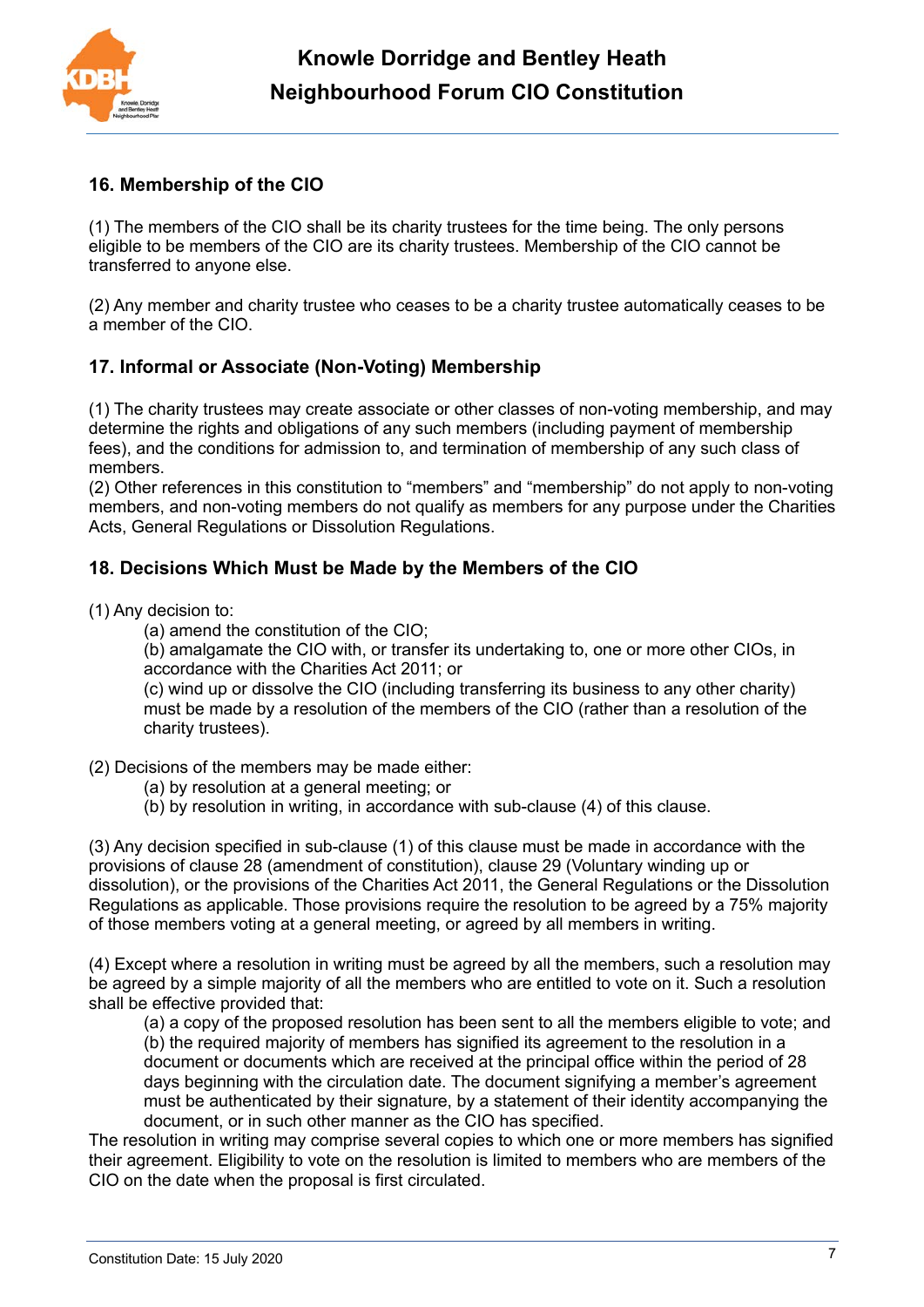

# **19. General Meetings of Members**

# (1) **Calling of General Meetings of Members**

The charity trustees may designate any of their meetings as a general meeting of the members of the CIO. The purpose of such a meeting is to discharge any business which must by law be discharged by a resolution of the members of the CIO as specified in clause 18 (Decisions which must be made by the members of the CIO).

# (2) **Notice of General Meetings of Members**

(a) The minimum period of notice required to hold a general meeting of the members of the CIO is 14 days.

(b) Except where a specified period of notice is strictly required by another clause in this constitution, by the Charities Act 2011 or by the General Regulations, a general meeting may be called by shorter notice if it is so agreed by a majority of the members of the CIO.

(c) Proof that an envelope containing a notice was properly addressed, prepaid and posted; or that an electronic form of notice was properly addressed and sent, shall be conclusive evidence that the notice was given. Notice shall be deemed to be given 48 hours after it was posted or sent.

### (3) **Procedure at General Meetings of Members**

The provisions in clause 15 (2)-(4) governing the chairing of meetings, procedure at meetings and participation in meetings by electronic means apply to any general meeting of the members, with all references to trustees to be taken as references to members.

### (4) **Proxy Voting**

(a) Any member of the CIO may appoint another person as a proxy to exercise all or any of that member's rights to attend, speak and vote at a general meeting of the CIO. Proxies must be appointed by a notice in writing (a "proxy notice") which:

(i) states the name and address of the member appointing the proxy;

(ii) identifies the person appointed to be that member's proxy and the general meeting in relation to which that person is appointed;

(iii) is signed by or on behalf of the member appointing the proxy, or is authenticated in such manner as the CIO may determine; and

(iv) is delivered to the CIO in accordance with the constitution and any instructions contained in the notice of the general meeting to which they relate.

(b) The CIO may require proxy notices to be delivered in a particular form, and may specify different forms for different purposes.

(c) Proxy notices may (but do not have to) specify how the proxy appointed under them is to vote (or that the proxy is to abstain from voting) on one or more resolutions.

(d) Unless a proxy notice indicates otherwise, it must be treated as:

(i) allowing the person appointed under it as a proxy discretion as to how to vote on any ancillary or procedural resolutions put to the meeting; and

(ii) appointing that person as a proxy in relation to any adjournment of the general meeting to which it relates as well as the meeting itself.

(e) A member who is entitled to attend, speak or vote (either on a show of hands or on a poll) at a general meeting remains so entitled in respect of that meeting or any adjournment of it, even though a valid proxy notice has been delivered to the CIO by or on behalf of that member. (f) An appointment under a proxy notice may be revoked by delivering to the CIO a notice in writing given by or on behalf of the member by whom or on whose behalf the proxy notice was given. (g) A notice revoking a proxy appointment only takes effect if it is delivered before the start of the

meeting or adjourned meeting to which it relates.

(h) If a proxy notice is not signed or authenticated by the member appointing the proxy, it must be accompanied by written evidence that the person who signed or authenticated it on that member's behalf had authority to do so.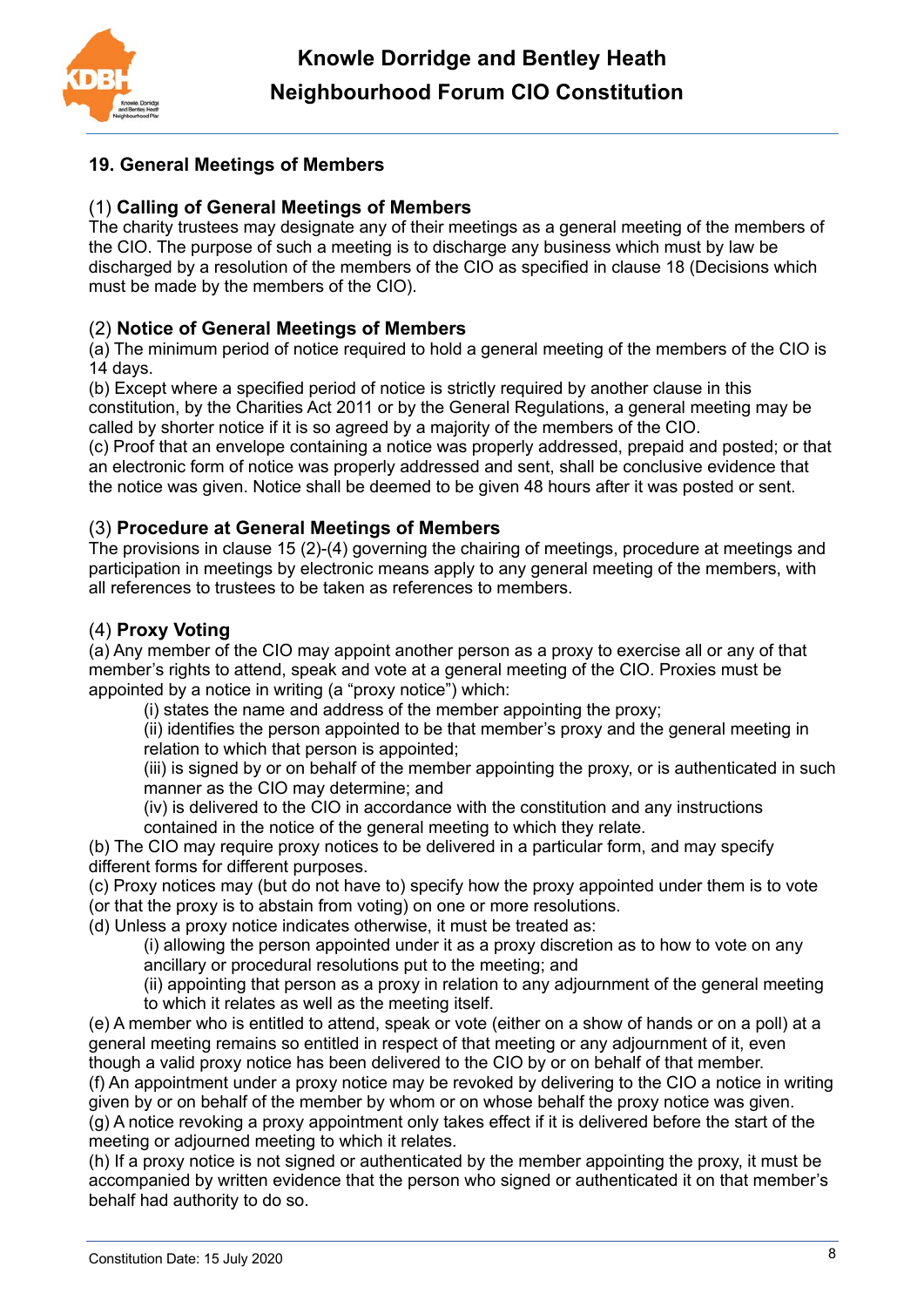

# (5) **Postal Voting**

(a) The CIO may, if the charity trustees so decide, allow the members to vote by post or electronic mail ("email") to elect charity trustees or to make a decision on any matter that is being decided at a general meeting of the members.

(b) The charity trustees must appoint at least two persons independent of the CIO to serve as scrutineers to supervise the conduct of the postal/email ballot and the counting of votes. (c) If postal and/or email voting is to be allowed on a matter, the CIO must send to members of the CIO not less than 21 days before the deadline for receipt of votes cast in this way:

(i) a notice by email, if the member has agreed to receive notices in this way under clause 22 (Use of electronic communication, including an explanation of the purpose of the vote and the voting procedure to be followed by the member, and a voting form capable of being returned by email or post to the CIO, containing details of the resolution being put to a vote, or of the candidates for election, as applicable;

(ii) a notice by post to all other members, including a written explanation of the purpose of the postal vote and the voting procedure to be followed by the member; and a postal voting form containing details of the resolution being put to a vote, or of the candidates for election, as applicable.

(d) The voting procedure must require all forms returned by post to be in an envelope with the member's name and signature, and nothing else, on the outside, inside another envelope addressed to 'The Scrutineers for Knowle Dorridge and Bentley Heath Neighbourhood Forum CIO', at the CIO's principal office or such other postal address as is specified in the voting procedure.

(e) The voting procedure for votes cast by email must require the member's name to be at the top of the email, and the email must be authenticated in the manner specified in the voting procedure. (f) Email votes must be returned to an email address used only for this purpose and must be accessed only by a scrutineer.

(g) The voting procedure must specify the closing date and time for receipt of votes, and must state that any votes received after the closing date or not complying with the voting procedure will be invalid and not be counted.

(h) The scrutineers must make a list of names of members casting valid votes, and a separate list of members casting votes which were invalid. These lists must be provided to a charity trustee or other person overseeing admission to, and voting at, the general meeting. A member who has cast a valid postal or email vote must not vote at the meeting, and must not be counted in the quorum for any part of the meeting on which he, she or it has already cast a valid vote. A member who has cast an invalid vote by post or email is allowed to vote at the meeting and counts towards the quorum.

(i) For postal votes, the scrutineers must retain the internal envelopes (with the member's name and signature). For email votes, the scrutineers must cut off and retain any part of the email that includes the member's name. In each case, a scrutineer must record on this evidence of the member's name that the vote has been counted, or if the vote has been declared invalid, the reason for such declaration.

(j) Votes cast by post or email must be counted by all the scrutineers before the meeting at which the vote is to be taken. The scrutineers must provide to the person chairing the meeting written confirmation of the number of valid votes received by post and email and the number of votes received which were invalid.

(k) The scrutineers must not disclose the result of the postal/email ballot until after votes taken by hand or by poll at the meeting, or by poll after the meeting, have been counted. Only at this point shall the scrutineers declare the result of the valid votes received, and these votes shall be included in the declaration of the result of the vote.

(l) Following the final declaration of the result of the vote, the scrutineers must provide to a charity trustee or other authorised person bundles containing the evidence of members submitting valid postal votes; evidence of members submitting valid email votes; evidence of invalid votes; the valid votes; and the invalid votes.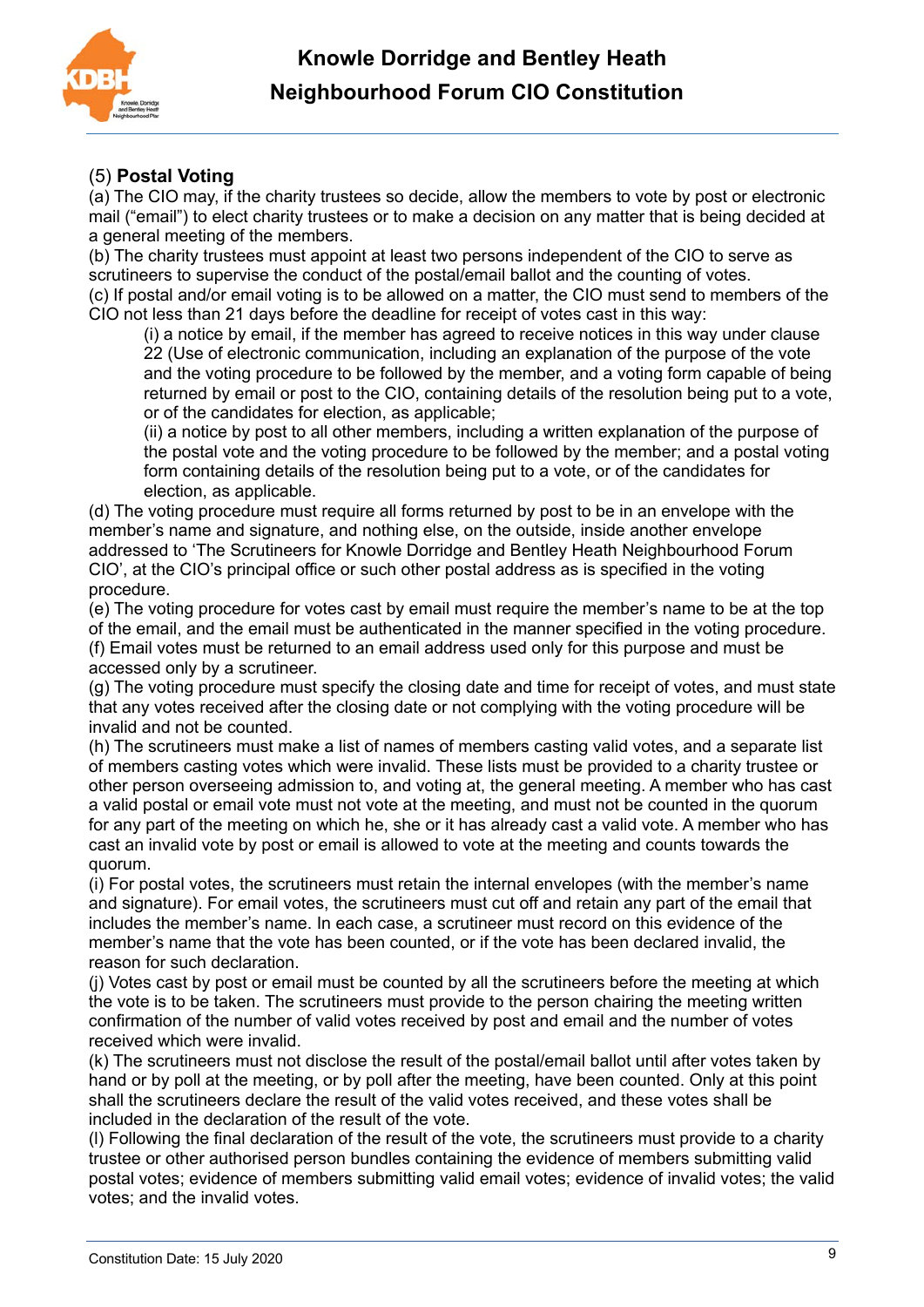

(m) Any dispute about the conduct of a postal or email ballot must be referred initially to a panel set up by the charity trustees, to consist of two trustees and two persons independent of the CIO. If the dispute cannot be satisfactorily resolved by the panel, it must be referred to the Electoral Reform Services.

# **20. Saving Provisions**

(1) Subject to sub-clause (2) of this clause, all decisions of the charity trustees, or of a committee of charity trustees, shall be valid notwithstanding the participation in any vote of a charity trustee:

- who was disqualified from holding office;
- who had previously retired or who had been obliged by the constitution to vacate office;
- who was not entitled to vote on the matter, whether by reason of a conflict of interest or otherwise;

if, without the vote of that charity trustee and that charity trustee being counted in the quorum, the decision has been made by a majority of the charity trustees at a quorate meeting.

(2) Sub-clause (1) of this clause does not permit a charity trustee to keep any benefit that may be conferred upon him or her by a resolution of the charity trustees or of a committee of charity trustees if, but for sub-clause (1), the resolution would have been void, or if the charity trustee has not complied with clause 7 (Conflicts of interest).

# **21. Execution of Documents**

(1) The CIO shall execute documents either by signature or by affixing its seal (if it has one)

- (2) A document is validly executed by signature if it is signed by at least two of the charity trustees.
- (3) If the CIO has a seal:
	- (a) it must comply with the provisions of the General Regulations; and

(b) the seal must only be used by the authority of the charity trustees or of a committee of charity trustees duly authorised by the charity trustees. The charity trustees may determine who shall sign any document to which the seal is affixed and unless otherwise so determined it shall be signed by two charity trustees.

### **22. Use of Electronic Communications**

### (1) **General**

The CIO will comply with the requirements of the Communications Provisions in the General Regulations and in particular:

(a) the requirement to provide within 21 days to any member on request a hard copy of any document or information sent to the member otherwise than in hard copy form; (b) any requirements to provide information to the Commission in a particular form or manner.

### (2) **To the CIO**

Any member or charity trustee of the CIO may communicate electronically with the CIO to an address specified by the CIO for the purpose, so long as the communication is authenticated in a manner which is satisfactory to the CIO.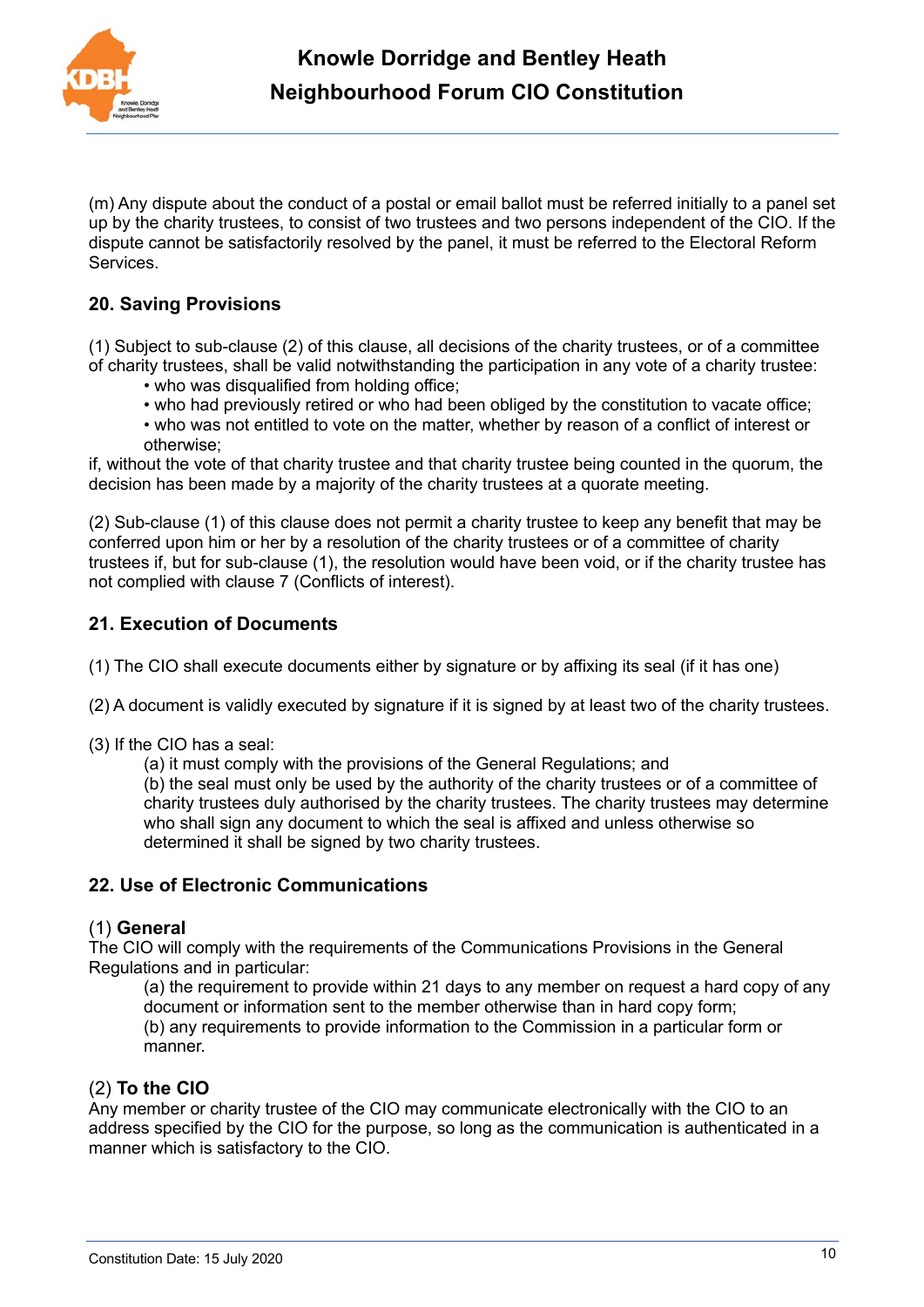

# (3) **By the CIO**

(a) Any member or charity trustee of the CIO, by providing the CIO with his or her email address or similar, is taken to have agreed to receive communications from the CIO in electronic form at that address, unless the member has indicated to the CIO his or her unwillingness to receive such communications in that form.

(b) The charity trustees may, subject to compliance with any legal requirements, by means of publication on its website:

(i) provide the members with the notice referred to in clause 19(2) (Notice of general meetings);

(ii) give charity trustees notice of their meetings in accordance with clause 15(1) (Calling meetings); [and

(iii) submit any proposal to the members or charity trustees for decision by written resolution or postal vote in accordance with the CIO's powers under clause 18 (Members' decisions), 18(4) (Decisions taken by resolution in writing), or 19(5) (Postal Voting).

(c) The charity trustees must –

(i) take reasonable steps to ensure that members and charity trustees are promptly notified of the publication of any such notice or proposal; and

(ii) send any such notice or proposal in hard copy form to any member or charity trustee who has not consented to receive communications in electronic form.

# **23. Keeping of Registers**

The CIO must comply with its obligations under the General Regulations in relation to the keeping of, and provision of access to, a (combined) register of its members and charity trustees.

# **24. Minutes**

The charity trustees must keep minutes of all:

- (1) appointments of officers made by the charity trustees;
- (2) proceedings at general meetings of the CIO;
- (3) meetings of the charity trustees and committees of charity trustees including:
	- the names of the trustees present at the meeting;
	- the decisions made at the meetings; and
	- where appropriate the reasons for the decisions;
- (4) decisions made by the charity trustees otherwise than in meetings.

### **25. Accounting Records, Accounts, Annual Reports and Returns, Register Maintenance**

(1) The charity trustees must comply with the requirements of the Charities Act 2011 with regard to the keeping of accounting records, to the preparation and scrutiny of statements of account, and to the preparation of annual reports and returns. The statements of account, reports and returns must be sent to the Charity Commission, regardless of the income of the CIO, within 10 months of the financial year end.

(2) The charity trustees must comply with their obligation to inform the Commission within 28 days of any change in the particulars of the CIO entered on the Central Register of Charities.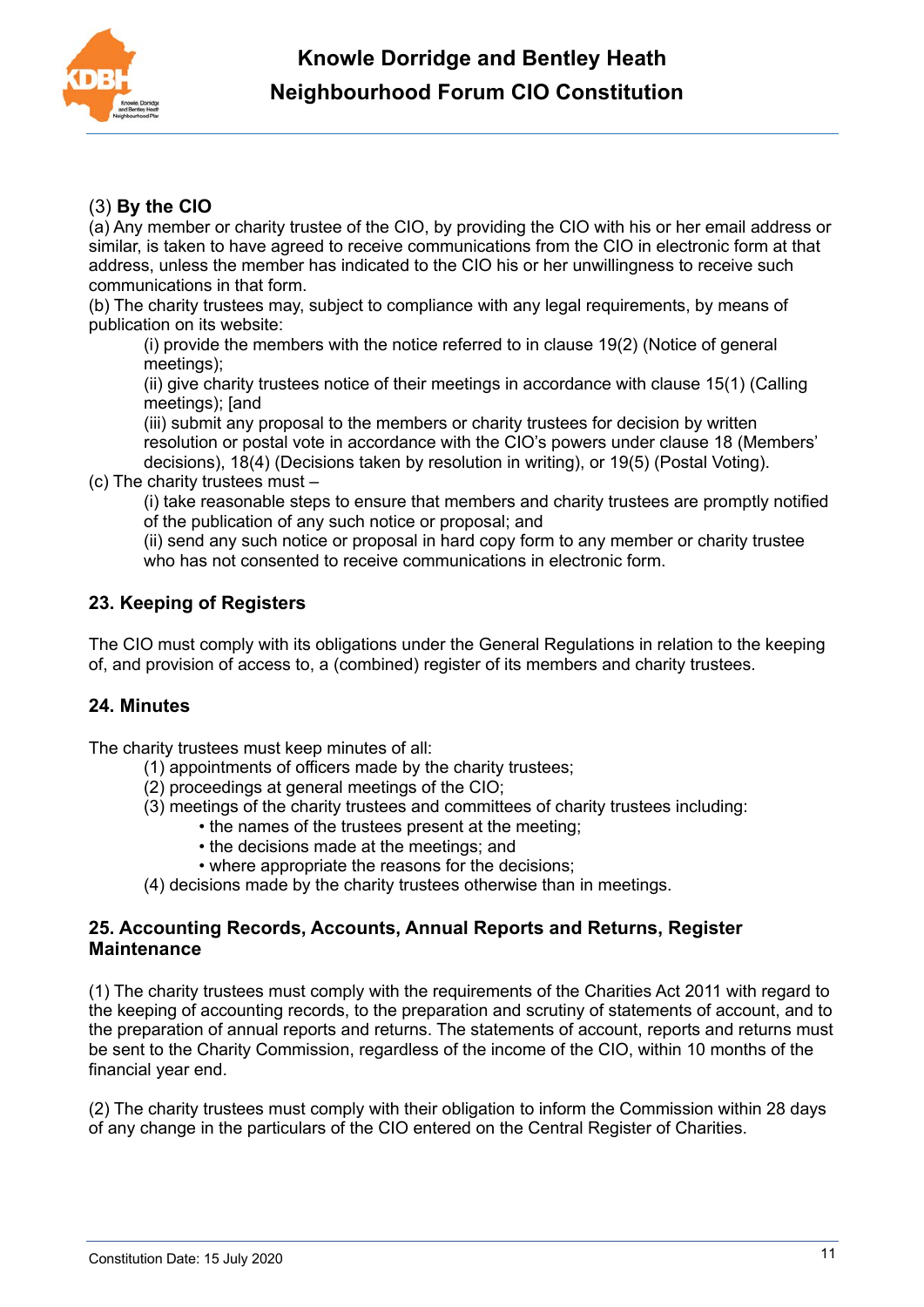

# **26. Rules**

The charity trustees may from time to time make such reasonable and proper rules or byelaws as they may deem necessary or expedient for the proper conduct and management of the CIO, but such rules or bye laws must not be inconsistent with any provision of this constitution. Copies of any such rules or bye laws currently in force must be made available to any member of the CIO on request.

# **27. Disputes**

If a dispute arises between members of the CIO about the validity or propriety of anything done by the members under this constitution, and the dispute cannot be resolved by agreement, the parties to the dispute must first try in good faith to settle the dispute by mediation before resorting to litigation.

# **28. Amendment of Constitution**

As provided by sections 224-227 of the Charities Act 2011:

(1) This constitution can only be amended:

(a) by resolution agreed in writing by all members of the CIO; or

(b) by a resolution passed by a 75% majority of those voting at a general meeting of the members of the CIO called in accordance with clause 19 (General meetings of members).

(2) Any alteration of clause 3 (Objects), clause 29 (Voluntary winding up or dissolution), this clause, or of any provision where the alteration would provide authorisation for any benefit to be obtained by charity trustees or members of the CIO or persons connected with them, requires the prior written consent of the Charity Commission.

(3) No amendment that is inconsistent with the provisions of the Charities Act 2011 or the General Regulations shall be valid.

(4) A copy of every resolution amending the constitution, together with a copy of the CIO's constitution as amended must be sent to the Commission by the end of the period of 15 days beginning with the date of passing of the resolution, and the amendment does not take effect until it has been recorded in the Register of Charities.

# **29. Voluntary Winding Up or Dissolution**

(1) As provided by the Dissolution Regulations, the CIO may be dissolved by resolution of its members. Any decision by the members to wind up or dissolve the CIO can only be made:

(a) at a general meeting of the members of the CIO called in accordance with clause 19 (General meetings of members), of which not less than 14 days' notice has been given to those eligible to attend and vote:

- (i) by a resolution passed by a 75% majority of those voting, or
- (ii) by a resolution passed by decision taken without a vote and without any

expression of dissent in response to the question put to the general meeting; or

(b) by a resolution agreed in writing by all members of the CIO.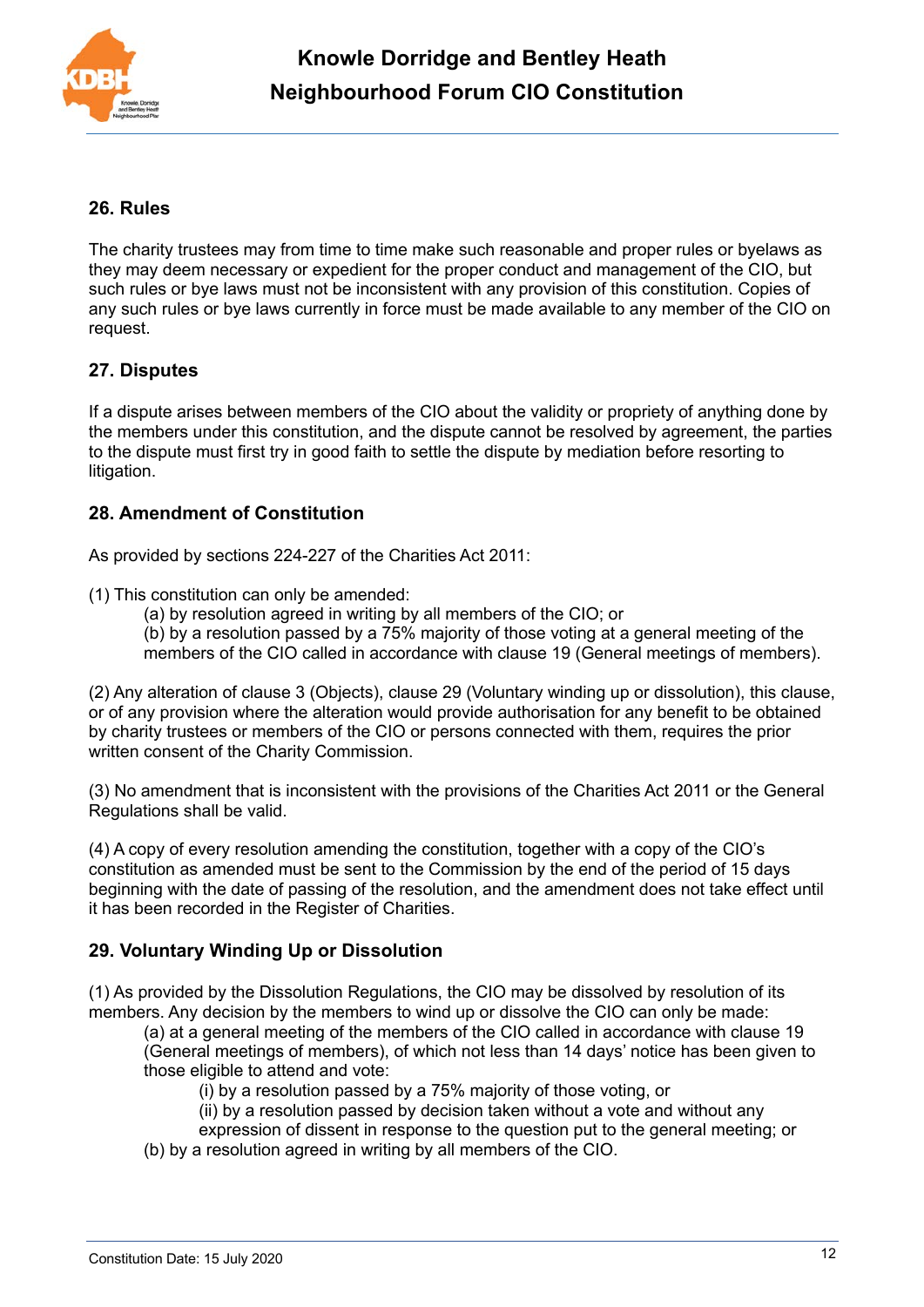

(2) Subject to the payment of all the CIO's debts:

(a) Any resolution for the winding up of the CIO, or for the dissolution of the CIO without winding up, may contain a provision directing how any remaining assets of the CIO shall be applied.

(b) If the resolution does not contain such a provision, the charity trustees must decide how any remaining assets of the CIO shall be applied.

(c) In either case the remaining assets must be applied for charitable purposes the same as or similar to those of the CIO.

(3) The CIO must observe the requirements of the Dissolution Regulations in applying to the Commission for the CIO to be removed from the Register of Charities, and in particular:

(a) the charity trustees must send with their application to the Commission:

(i) a copy of the resolution passed by the members of the CIO;

(ii) a declaration by the charity trustees that any debts and other liabilities of the CIO have been settled or otherwise provided for in full; and

(iii) a statement by the charity trustees setting out the way in which any property of the CIO has been or is to be applied prior to its dissolution in accordance with this constitution;

(b) the charity trustees must ensure that a copy of the application is sent within seven days to every member and employee of the CIO, and to any charity trustee of the CIO who was not privy to the application.

(4) If the CIO is to be wound up or dissolved in any other circumstances, the provisions of the Dissolution Regulations must be followed.

# **30. Interpretation**

In this constitution:

"**connected person**" means:

(a) a child, parent, grandchild, grandparent, brother or sister of the charity trustee;

(b) the spouse or civil partner of the charity trustee or of any person falling within sub-clause (a) above;

(c) a person carrying on business in partnership with the charity trustee or with any person falling within subclause (a) or (b) above;

(d) an institution which is controlled –

(i) by the charity trustee or any connected person falling within sub-clause (a), (b), or (c) above; or

(ii) by two or more persons falling within sub-clause  $(d)(i)$ , when taken together (e) a body corporate in which –

(i) the charity trustee or any connected person falling within sub-clauses (a) to (c) has a substantial interest; or

(ii) two or more persons falling within sub-clause (e)(i) who, when taken together, have a substantial interest.

Section 118 of the Charities Act 2011 apply for the purposes of interpreting the terms used in this constitution.

"**General Regulations**" means the Charitable Incorporated Organisations (General) Regulations 2012.

"**Dissolution Regulations**" means the Charitable Incorporated Organisations (Insolvency and Dissolution) Regulations 2012.